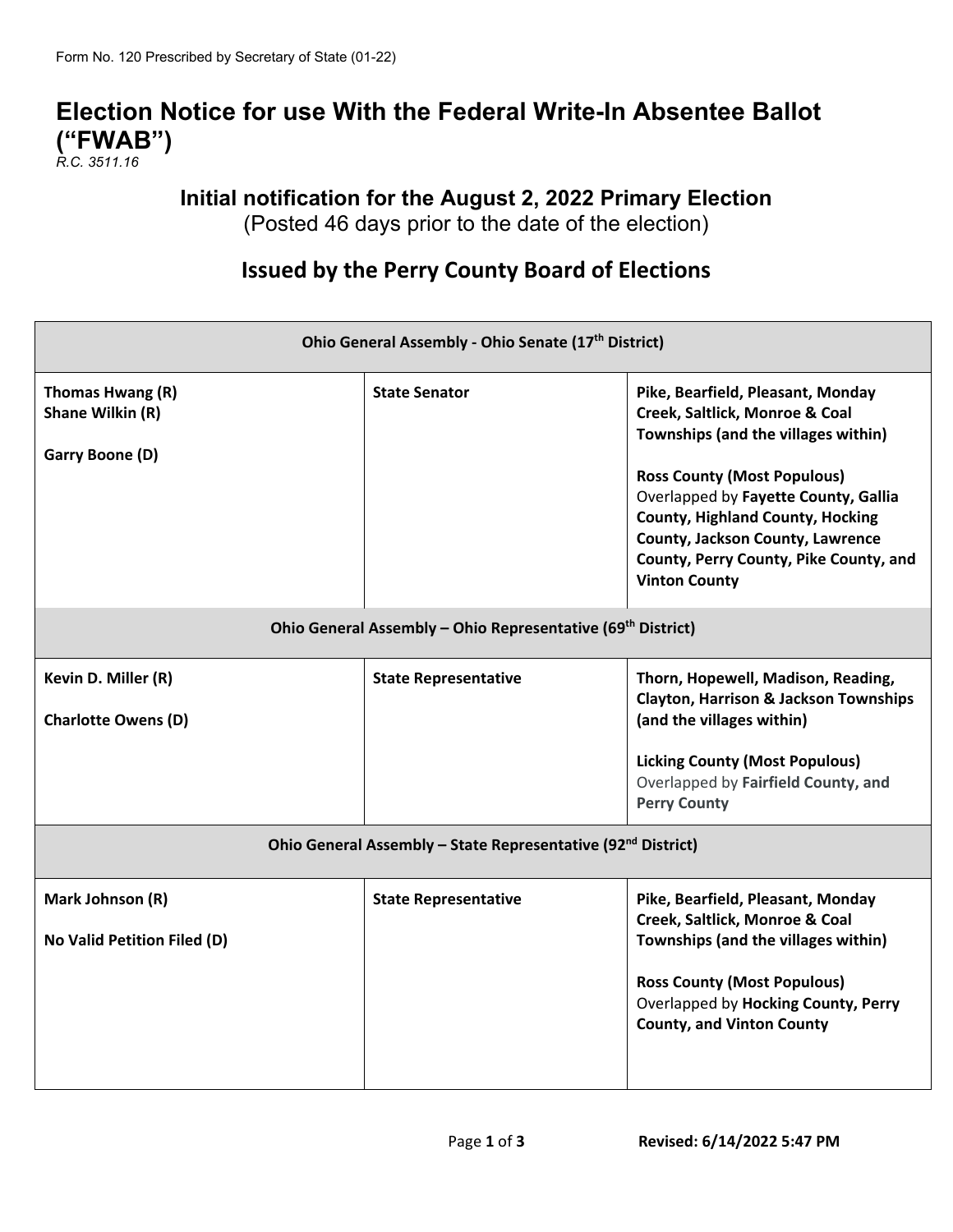| State Central Committee, Man (20 <sup>th</sup> District)                                          |                                       |                                                                                                                                                                                                                             |  |  |
|---------------------------------------------------------------------------------------------------|---------------------------------------|-----------------------------------------------------------------------------------------------------------------------------------------------------------------------------------------------------------------------------|--|--|
| Jake Warner (R)<br><b>Todd Shafer (D)</b>                                                         | <b>State Central Committee, Man</b>   | Thorn, Hopewell, Madison, Reading,<br><b>Clayton, Harrison &amp; Jackson Townships</b><br>(and the villages within)                                                                                                         |  |  |
|                                                                                                   |                                       | <b>Licking County (Most Populous)</b><br>Overlapped by Fairfield County, and<br><b>Perry County</b>                                                                                                                         |  |  |
| State Central Committee, Man (17 <sup>th</sup> District)                                          |                                       |                                                                                                                                                                                                                             |  |  |
| No Valid Petition Filed (R)<br>Chase Brown (D)<br>Dylan L. Page (D)                               | <b>State Central Committee, Man</b>   | Pike, Bearfield, Pleasant, Monday<br>Creek, Saltlick, Monroe & Coal<br>Townships (and the villages within)<br><b>Ross County (Most Populous)</b>                                                                            |  |  |
|                                                                                                   |                                       | Overlapped by Fayette County, Gallia<br><b>County, Highland County, Hocking</b><br>County, Jackson County, Lawrence<br>County, Perry County, Pike County, and<br><b>Vinton County</b>                                       |  |  |
| State Central Committee, Woman (20 <sup>th</sup> District)                                        |                                       |                                                                                                                                                                                                                             |  |  |
| Betty D. Montgomery (R)<br>Sabrina Warner (R)<br>Susan J. Haas (D)<br><b>Debbie Schaffner (D)</b> | <b>State Central Committee, Woman</b> | Thorn, Hopewell, Madison, Reading,<br><b>Clayton, Harrison &amp; Jackson Townships</b><br>(and the villages within)                                                                                                         |  |  |
|                                                                                                   |                                       | <b>Licking County (Most Populous)</b><br>Overlapped by Fairfield County, and<br><b>Perry County</b>                                                                                                                         |  |  |
| State Central Committee, Woman (17 <sup>th</sup> District)                                        |                                       |                                                                                                                                                                                                                             |  |  |
| <b>Bonnie Ward (R)</b>                                                                            | <b>State Central Committee, Woman</b> | Pike, Bearfield, Pleasant, Monday<br>Creek, Saltlick, Monroe & Coal                                                                                                                                                         |  |  |
| <b>Stacy Brooks (D)</b>                                                                           |                                       | Townships (and the villages within)                                                                                                                                                                                         |  |  |
|                                                                                                   |                                       | <b>Ross County (Most Populous)</b><br>Overlapped by Fayette County, Gallia<br><b>County, Highland County, Hocking</b><br>County, Jackson County, Lawrence<br>County, Perry County, Pike County, and<br><b>Vinton County</b> |  |  |